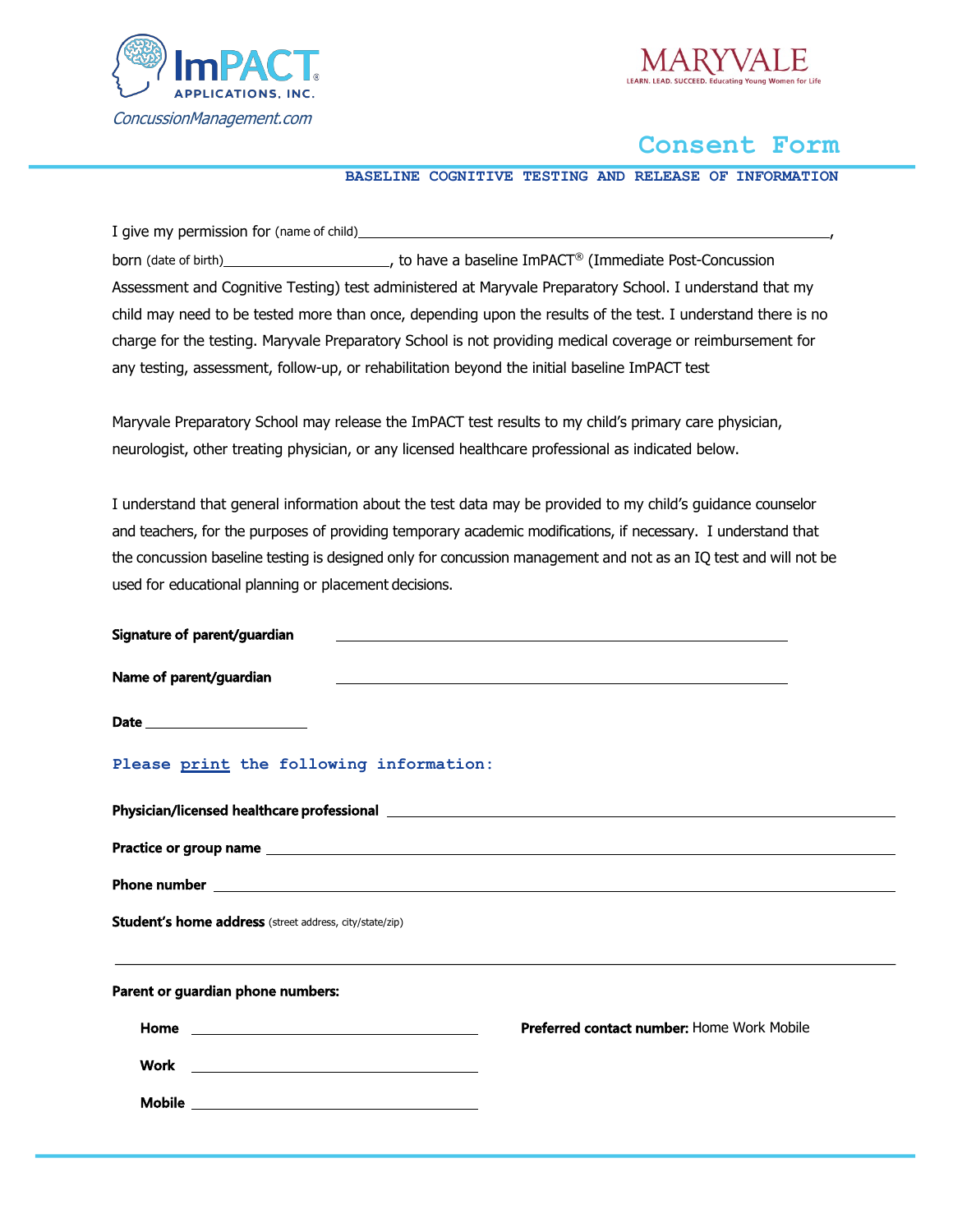

Dear Parent/Guardian,

Maryvale Preparatory School Athletics will be using the concussion management system called "ImPACT" in the 2022-2023 school year to track recovery and return -to- play.

The key to a successful concussion evaluation and management program is preparticipation baseline testing. It is required for student-athletes 12 ½ years and older to complete the ImPACT baseline test prior to the start of her season and is to be done every other year.

Per Maryland State Law, it is mandated that all athletes and their parents/guardians receive concussion awareness education. Therefore, attached to this letter is a parent-athlete concussion information sheet. Please read through this document with your daughter to familiarize yourselves with the signs and symptoms of a concussion as well as other concussion information and the return to play protocol. After reading the information sheet, please sign the bottom and have your daughter sign and return the form to the Athletic Director Ms. Terri Moeser. This confirms that you have completed the concussion awareness education and understand that your daughter must complete baseline testing, or she cannot participate.

If you have questions regarding ImPACT, the concussion information, protocol or anything else, please contact Athletic Trainer, Kim Battaglia at battagliaki@maryvale.com

Thank you,

 Terri Moeser Director of Athletics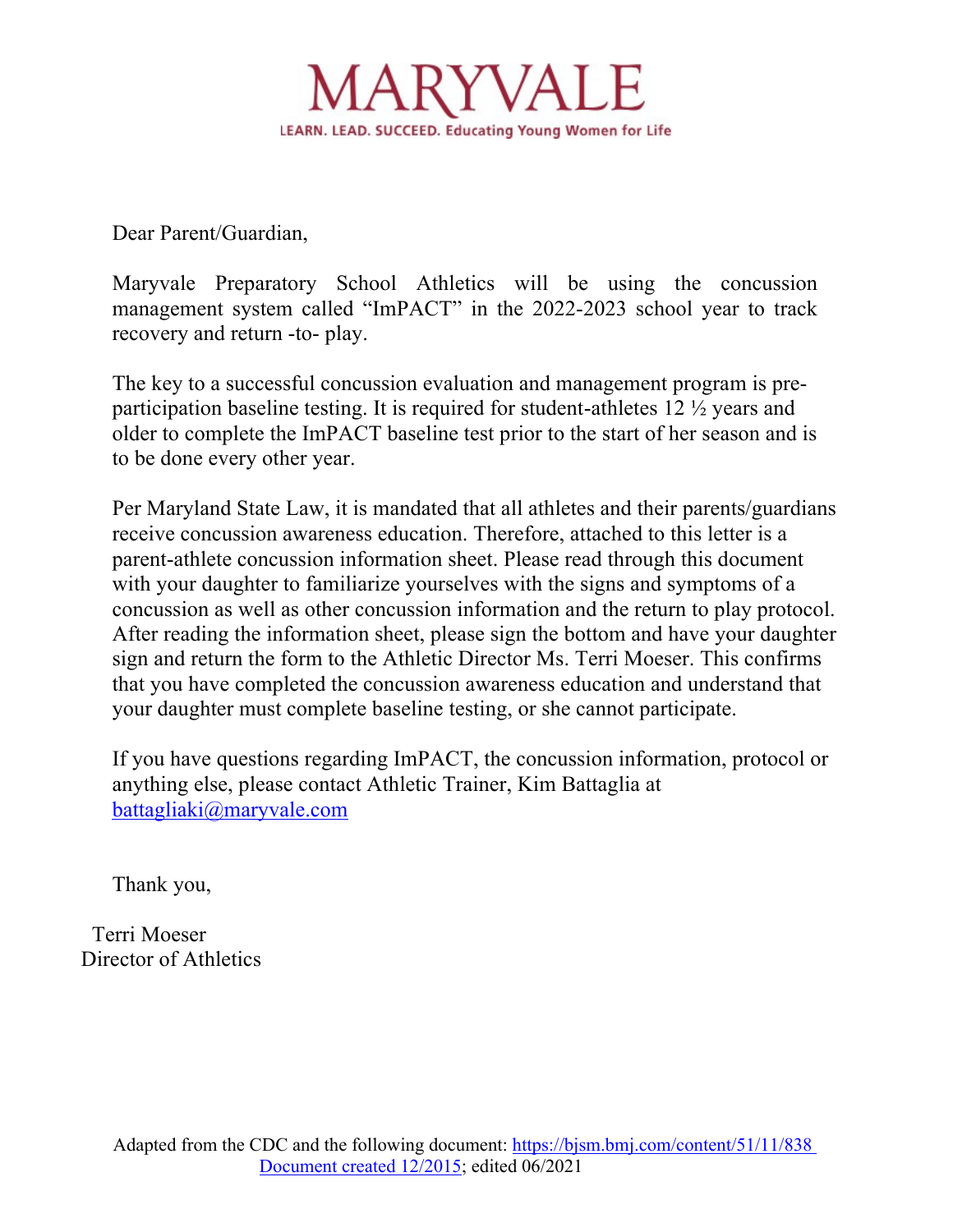

# **Concussion Information Sheet**

## **WHAT IS A CONCUSSION?**

A concussion is a brain injury that is caused by a bump, blow, or jolt to the head, or by a blow to another part of the body with the force transmitted to the head. They can range from mild to severe and can disrupt the way the brain normally works. Even though most concussions are mild, **all concussions are potentially serious and may result in complications including prolonged brain damage and death if not recognized and managed properly.** In other words, even a "ding" or a bump on the head can be serious. You can't see a concussion and most sports concussions occur without loss of consciousness.

## **WHAT ARE THE SIGNS AND SYMPTOMS OF A CONCUSSION?**

Signs and symptoms of concussion may show up right after the injury or can take hours or days to fully appear. If your student-athlete reports any symptoms of concussion, or if you notice the symptoms or signs of concussion yourself, seek medical attention right away.

| Symptoms may include one or more of the following:                                                                                                                                                                                                                                            |                                                                                                                                                                                                                                                 |  |
|-----------------------------------------------------------------------------------------------------------------------------------------------------------------------------------------------------------------------------------------------------------------------------------------------|-------------------------------------------------------------------------------------------------------------------------------------------------------------------------------------------------------------------------------------------------|--|
| Headaches or "pressure in head"<br>Nausea or vomiting<br>Neck pain<br>Balance problems or dizziness<br>Blurred, double, or fuzzy vision<br>$\bullet$<br>Sensitivity to light or noise<br>Feeling sluggish or slowed down<br>Feeling foggy or groggy<br>Drowsiness<br>Change in sleep patterns | Amnesia<br>Don't feel right"<br>Fatigue or low energy<br>Sadness<br>Nervousness or anxiety<br>Irritability<br>More emotional<br>Confusion<br>Concentration or memory problems<br>(forgetting game plays)<br>Repeating the same question/comment |  |
| Signs observed by teammates, parents and coaches include:                                                                                                                                                                                                                                     |                                                                                                                                                                                                                                                 |  |
| Appears dazed<br>Vacant facial expression<br>Confused about assignment or play<br>Is unsure of game, score, or opponent<br>Moves clumsily or displays<br>incoordination<br>Answers questions slowly                                                                                           | Shows behavior or personality changes<br>Can't recall events prior to hit<br>Can't recall events after hit<br>Seizures or convulsions<br>Loses consciousness<br>Slurred speech                                                                  |  |

Adapted from the CDC and the following document: https://bjsm.bmj.com/content/51/11/838 Document created 12/2015; edited 06/2021